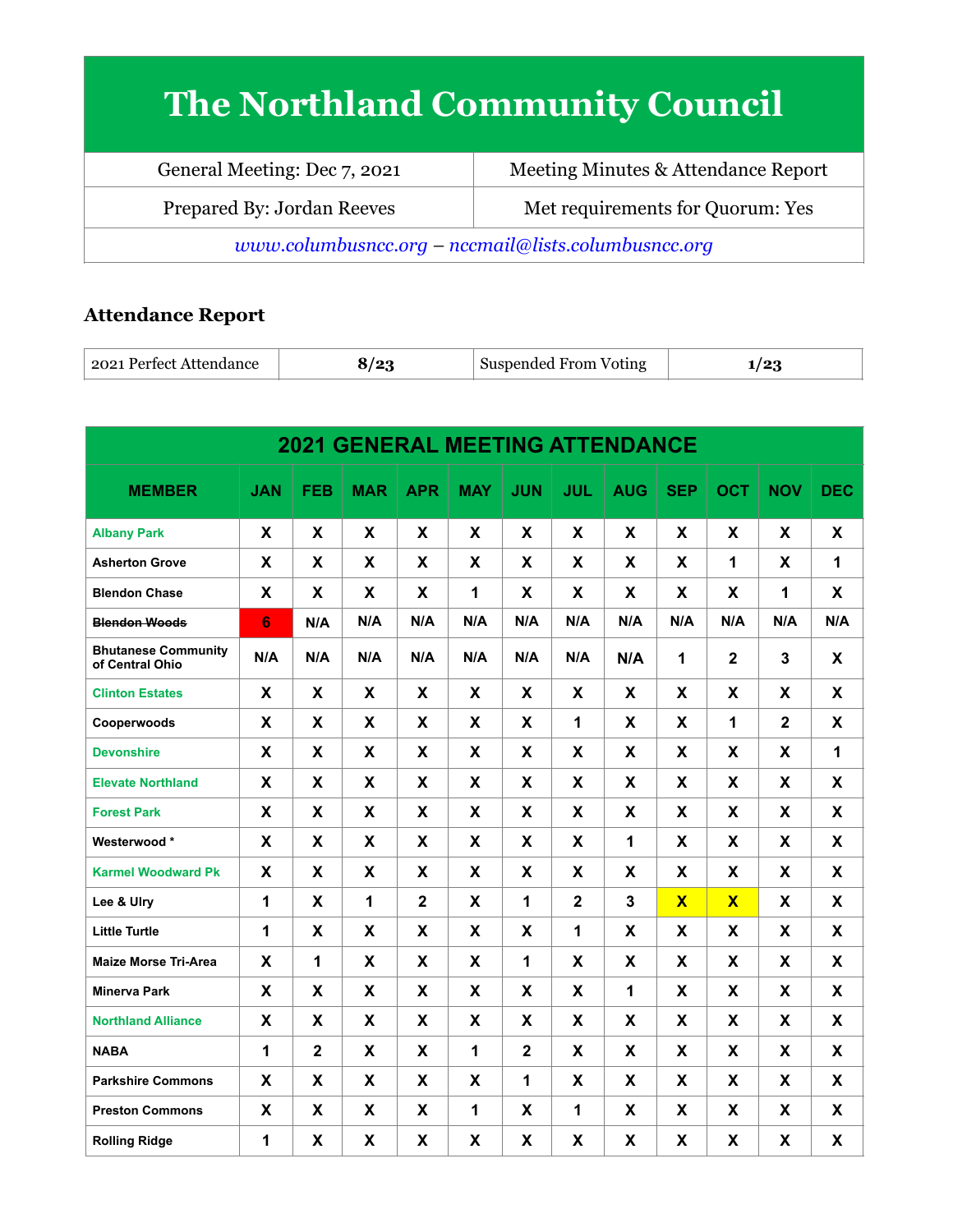| <b>Salem</b>            | X |   | X | X | X              | X | X            | X | X   | X   | X   |     |
|-------------------------|---|---|---|---|----------------|---|--------------|---|-----|-----|-----|-----|
| <b>Sharon Woods</b>     | X | X | X | X | X              | X | X            | X | X   | X   | X   | X   |
| <b>Strawberry Farms</b> | X | X | X |   | $\mathbf{2}$   | 3 | X            | X | X   |     | າ   | X   |
| <b>Woodstream East</b>  | X |   | X |   | v<br>$\lambda$ |   | $\mathbf{2}$ | 3 | N/A | N/A | N/A | N/A |
|                         |   |   |   |   |                |   |              |   |     |     |     |     |

## \* New name for Friendship Village

|     | <b>SUSPENDED &amp; MISSED</b>                       | <b>SUSPENDED &amp; ATTENDED</b>                                 | <b>GOOD STANDING</b> | NUMBERS DENOTE CONSECUTIVE MISSES                                  |
|-----|-----------------------------------------------------|-----------------------------------------------------------------|----------------------|--------------------------------------------------------------------|
| KEY | <b>SUSPENSION</b><br>(voting privileges forfeiture) | A MEMBER IN GREEN HAS PERFECT ATTENDANCE<br><b>FOR THE YEAR</b> |                      | A MEMBER IN RED TEXT HAS BEEN NOTIFIED<br>OF EXPULSION ELIGIBILITY |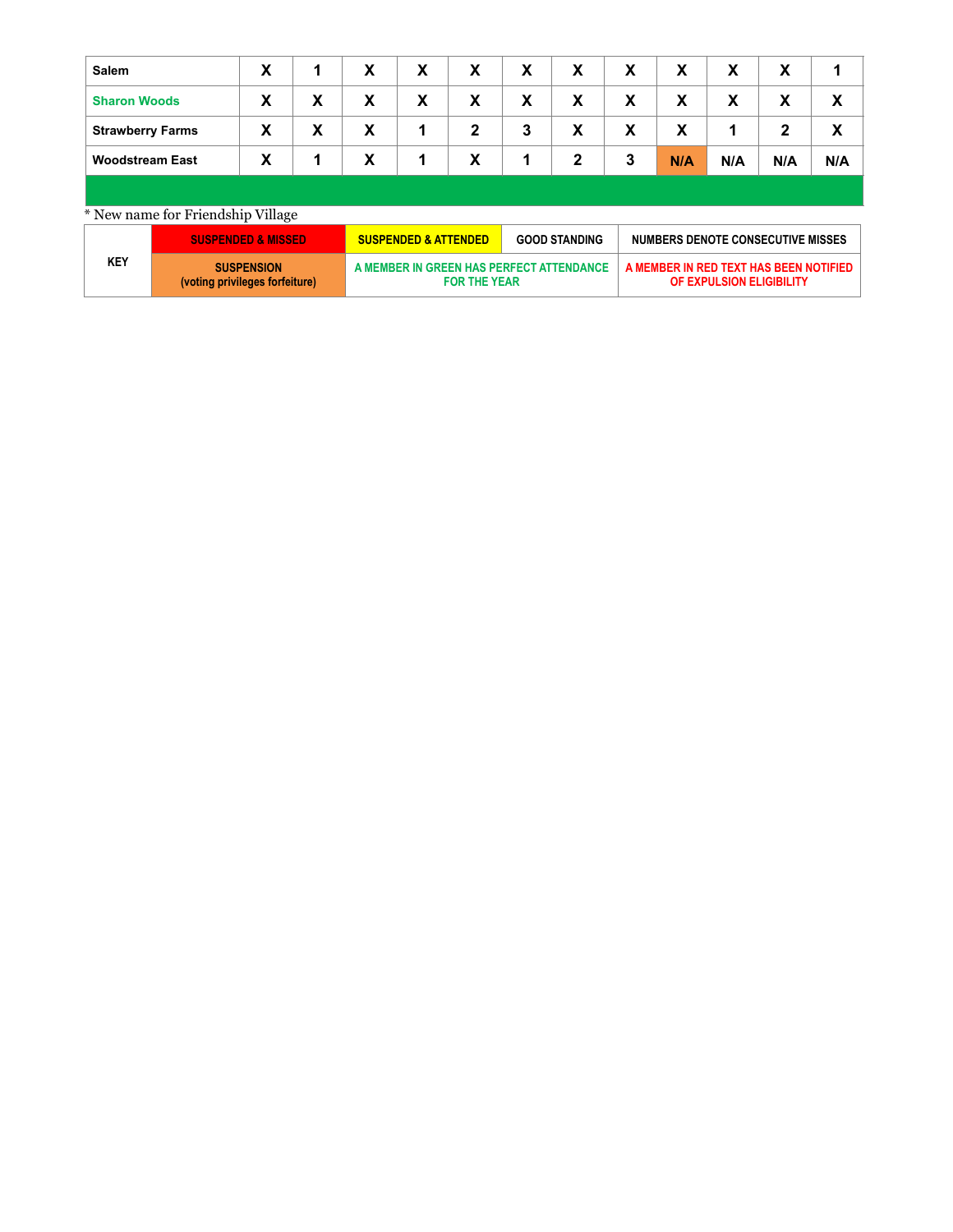| <b>Roll Call</b>                                                                                         | $\bullet$<br>Roll was taken. See above chart for details.                                                                                                           |  |  |  |  |  |
|----------------------------------------------------------------------------------------------------------|---------------------------------------------------------------------------------------------------------------------------------------------------------------------|--|--|--|--|--|
| <b>Liaison Reports</b>                                                                                   |                                                                                                                                                                     |  |  |  |  |  |
| <b>Columbus Fire Department</b><br>Station 24                                                            | $\bullet$<br>No Report                                                                                                                                              |  |  |  |  |  |
| <b>Columbus Police Department</b><br><b>Officer Larry Geis</b><br>Officer Dan Yandrich                   | ٠<br>No Report                                                                                                                                                      |  |  |  |  |  |
| <b>City Attorney's Office</b><br><b>Sarah Pomeroy</b><br>614-645-8619<br>scpomeroy@columbus.gov          | ٠<br>No Report                                                                                                                                                      |  |  |  |  |  |
| <b>FACT &amp; Consider Biking</b><br>David Roseman -<br>VP@friendsofalumcreek.org                        | ٠<br>No Report                                                                                                                                                      |  |  |  |  |  |
| <b>Columbus Public Library Liaison</b><br>Keith Hanson (Karl Road Branch Manager)<br>columbuslibrary.org | $\bullet$<br>No Report                                                                                                                                              |  |  |  |  |  |
| <b>Northland Area Business Association</b><br>Dave Cooper                                                | $\bullet$<br>December 14 will be the dinner meeting \$20 entrance fee<br>\$15 for every guest you bring                                                             |  |  |  |  |  |
| <b>City of Columbus Community Liaison</b><br>Alfred Akainyah - aaakainyah@columbus.gov                   | $\bullet$<br>No Report                                                                                                                                              |  |  |  |  |  |
| <b>Columbus Community Engagement</b><br>Sandra R. López - srlopez@columbus.gov                           | $\bullet$<br>No Report                                                                                                                                              |  |  |  |  |  |
| <b>Banquet Committee</b><br>Alicia Ward, Chair                                                           | ٠<br>No Report                                                                                                                                                      |  |  |  |  |  |
| <b>Independence Day Parade Committee</b><br>Web site is northlandparade.org                              | $\bullet$<br>No Report                                                                                                                                              |  |  |  |  |  |
| <b>Development Committee</b><br>Dave Paul, Chair                                                         | $\bullet$<br>No Report                                                                                                                                              |  |  |  |  |  |
| <b>Graphics and Code Task Force</b><br><b>Bill Logan</b>                                                 | ٠<br>No Report                                                                                                                                                      |  |  |  |  |  |
| <b>Nominations Committee</b><br>John Kirkpatrick                                                         | $\bullet$<br>Nomination Chair will be John Kirkpatrick. If you would<br>like to run for an executive position, please reach out to<br>John (john@sharonwoodsca.org) |  |  |  |  |  |
|                                                                                                          | <b>NCC Officer Reports</b>                                                                                                                                          |  |  |  |  |  |
| Treasurer                                                                                                | ٠<br>No Report<br>$\bullet$<br>Vacant position, Treasurer needed                                                                                                    |  |  |  |  |  |
| <b>Secretary</b><br><b>Jordan Reeves</b>                                                                 | $\bullet$<br>No Report                                                                                                                                              |  |  |  |  |  |
| <b>Vice President</b><br><b>Roger Davidson</b>                                                           | $\bullet$<br>No Report                                                                                                                                              |  |  |  |  |  |
| <b>President</b><br>Alicia Ward                                                                          | ٠<br>Dave Cooper has retired                                                                                                                                        |  |  |  |  |  |
| <b>Additional Discussions</b>                                                                            |                                                                                                                                                                     |  |  |  |  |  |
| <b>Other Old Business</b>                                                                                | ٠<br>No Report                                                                                                                                                      |  |  |  |  |  |